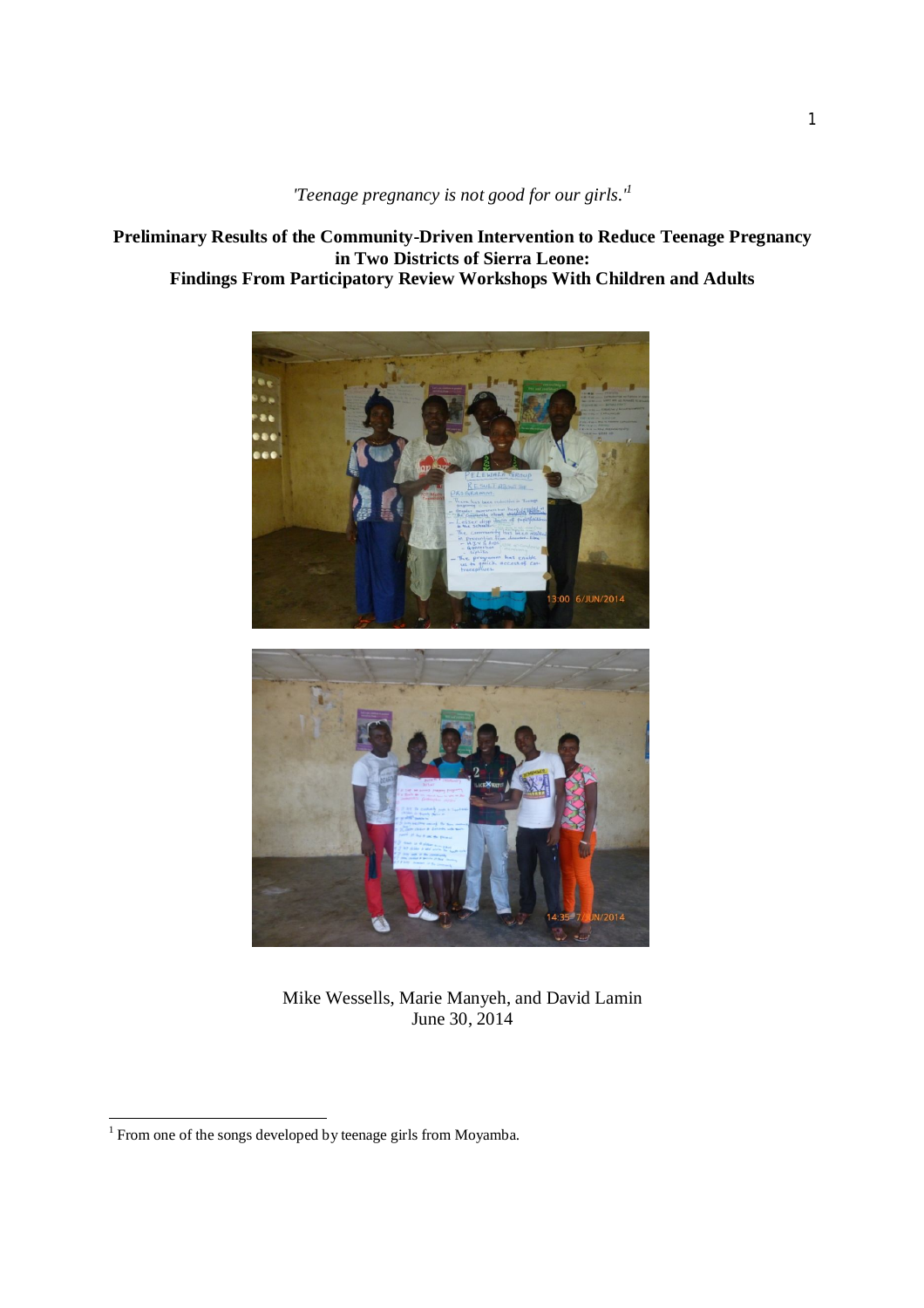#### **Introduction**

 In two Moyamba and Bombali Districts in Sierra Leone, the Inter-Agency Learning Initiative on Strengthening Community-Based Child Protection Mechanisms and Child Protection Systems has enabled since 2012 a process of community driven intervention to reduce teenage pregnancy. Two clusters of three intervention communities<sup>2</sup> elected to address the problem of teenage pregnancy through a mixture of family planning, sexual and reproductive health education, and life skills such as being able to say 'No' to unwanted sex and discussing and negotiating sexual relations with their partners. The intervention aims to change social norms in ways that support a reduction of teenage pregnancy through processes of dialogue, learning about sex and pregnancy prevention, peer messaging by means such as drama and song, role modeling, access to and use of contraceptives, and collective decision making, guided in particular by teenagers acting with the support of elders and leaders.<sup>3</sup>

 A central tenet in participatory action research is that communities should own, manage, and drive their own interventions and all aspects of the program cycle, from intervention design to monitoring and evaluation. Consistent with this tenet, the action research to reduce teenage pregnancy recently included workshops on participatory evaluation by children and adults who were part of the Task Force that helped to develop and implement the intervention. Since the evaluation took

*Education is an instrument for development Let our girls be educated for our country to progress. Stop teenage pregnancy Teenage pregnancy is not good for our girls* Girls' song from Moyamba

place in June, 2014--one year after NGOs had conducted trainings on family planning, sexual and reproductive health, and life skills in the six intervention communities--the evaluation offered community perspective on what had happened in the first full year of the intervention implementation.

 The purpose of the evaluation workshops was to create a reflective space in which the Task Force members could take stock of their successes and challenges in implementing the intervention and engage in collective problem-solving on how to strengthen their implementation. In part, the rationale was that the leaders of a community-driven intervention are frequently in a good position to know what successes or results the intervention is achieving. Equally important, collective reflection and problem solving is key for the communities' ability to sustain the intervention, since all interventions encounter challenges that require adjustments. By conducting a useful evaluation, community members move into a better to position to make the required adjustments, adapt to new challenges, and work in a sustainable manner that does not rely on the efforts of outside evaluators.

#### **Methodology**

 The participatory evaluation featured the agency, grounded knowledge, and perspectives of the Task Force members who had been chosen by their communities to help facilitate the

<sup>-&</sup>lt;br><sup>2</sup> Each cluster of intervention communities is in a single Chiefdom in either Moyamba or Bombali, respectively.

 $3$  A brief on the intervention will be available July,  $2014$ .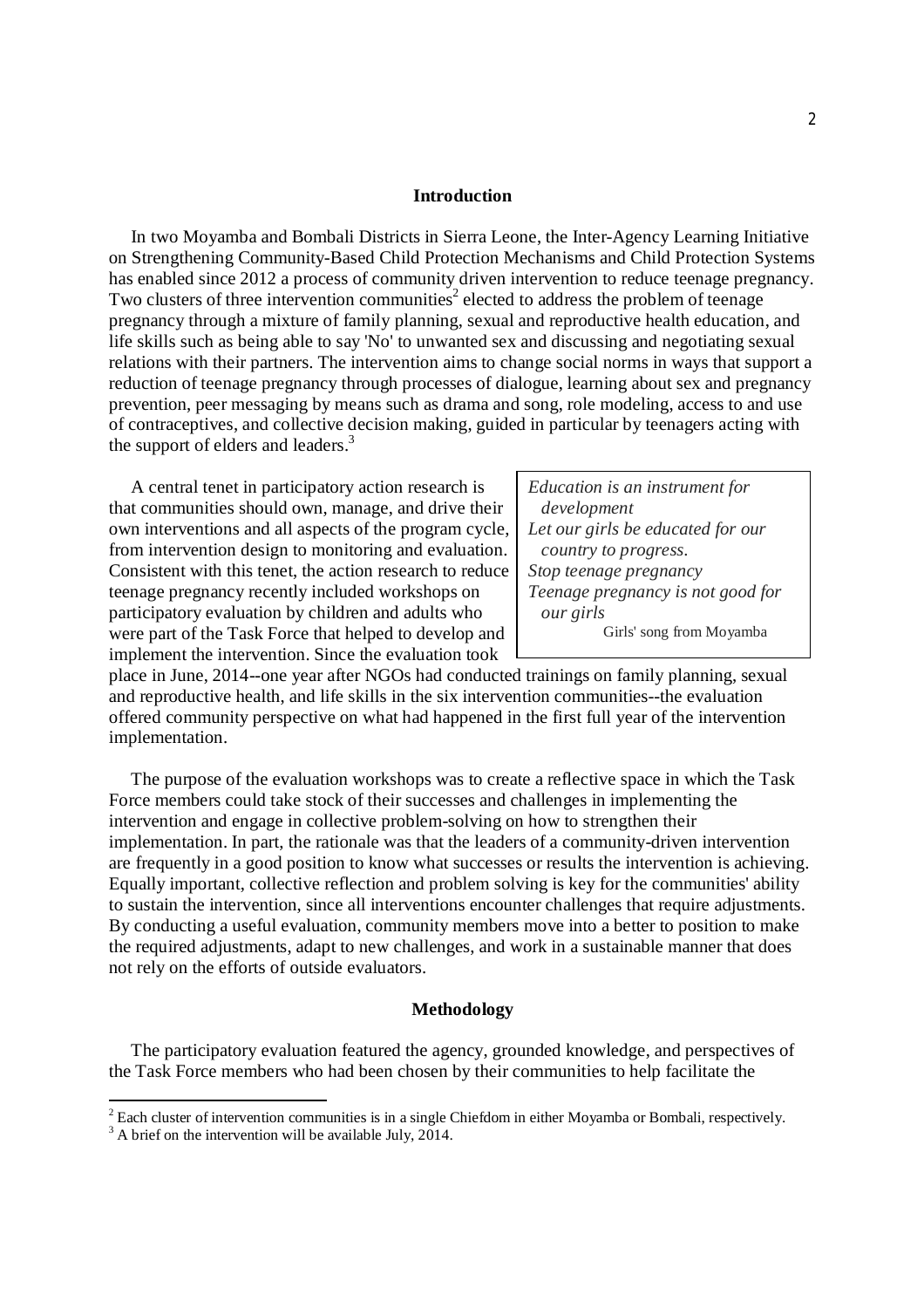community-driven intervention. The methodology of the evaluation workshops consisted of group discussion and reflection. In both Bombali and Moyamba Districts, two day-long workshops--one for teenagers and one for adults--were conducted in a single village in each District. Separate workshops were conducted for teenagers and adults because the mixing of these two groups could have limited the openness with which the teenagers spoke. Also, this arrangement made it possible to examine the convergence or divergence in adults' and children's views. Each workshop included 15 participants (five adults or five children<sup>4</sup> from each of the three villages in the District) and also a representative appointed by the Paramount Chief. The workshops were facilitated by Marie Manyeh in Bombali and David Lamin in Moyamba, with support from Mike Wessells and the monitors/facilitators for Bombali (Ernest Brimah) and Moyamba (Samba Charlie), respectively.<sup>5</sup>

 In order to lay a foundation for reflection about whether the intervention had achieved its intended objectives, each workshop included early on a plenary identification of what the intervention had planned to accomplish. This was followed by three, 1-1.5 hr. discussions about the intervention results, challenges, and ways of addressing the challenges, respectively. Each of these discussions consisted of two parts. First, the participants divided into small groups by village, discussed the results or challenges, and wrote on a flip chart key ideas that they agreed upon. Next, each village fed back its findings to the full group, which asked questions of clarification, probed why particular things had happened, and discussed what might be done better. This approach made it possible for participants to discuss the work with which they had greatest familiarity--the work in their own village. The subsequent plenary discussions enabled collective reflection on the consistency of implementation across villages and the identification of special challenges in implementation. The plenary discussions made it possible for the villages to learn from each other and to identify collective solutions to their implementation challenges. This was done in a spirit of using what had been learned in order to strengthen the implementation process.

### **Key Findings**

 The findings presented focus primarily on the results and challenges and stay very close to the wording used by the participants in the workshop. The findings are presented by District (two workshops each) and in the order in which the workshops occurred.

# **Results--Bombali Workshops**

**.** 

 Table 1 (see the following page) shows the results identified by the adults' workshop in Bombali District. The most significant finding was that across all three communities (the names of which have been masked), a major reduction in teenage pregnancies had occurred from approximately six teenage pregnancies in a village per school year in 2012-2013 (which was

<sup>&</sup>lt;sup>4</sup> The children from Bombali appeared older and larger in size than those from Moyamba. The paucity of older children on the Task Force in Moyamba may owe to the long distance from the villages in Moyamba to post-primary schools. Since older children in Moyamba had to walk long distances to school, they may have had less time to participate as Task Force members.<br><sup>5</sup> The possible biases that could have

The possible biases that could have been introduced by the presence of these individuals are discussed later in this report.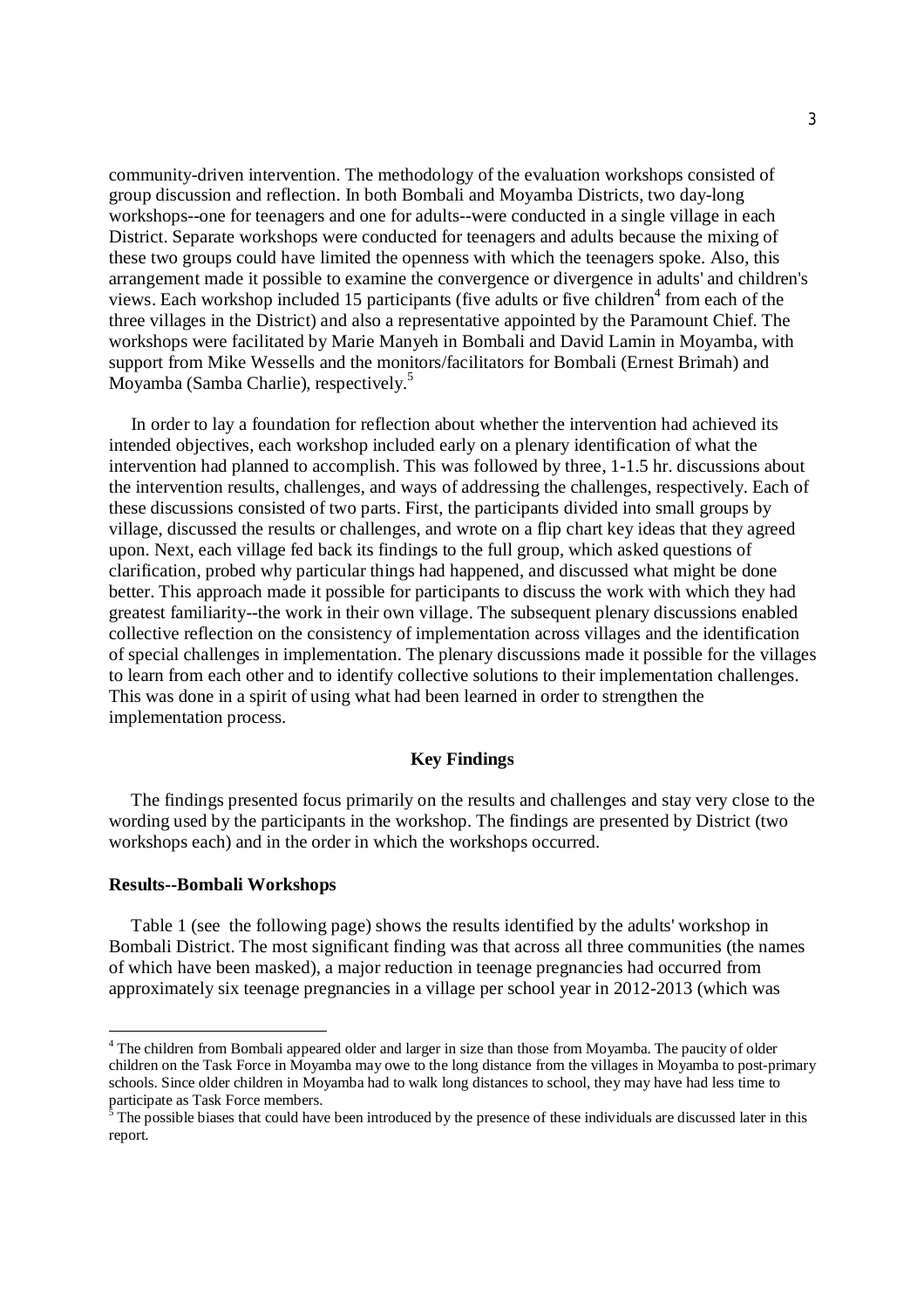| <b>Community</b> | Results/Accomplishments <sup>6</sup>                                              |
|------------------|-----------------------------------------------------------------------------------|
| Village A        | -Reduced teenage pregnancy from average of 6/year to 1 in school year 2013-       |
|                  | $2014^7$                                                                          |
|                  | - The behavior of children has changed--they show more respect to elders,         |
|                  | focus more on education, and are serious in school.                               |
|                  | - Improved link/access to the health center--they feel free to go for check-ups   |
|                  | on contraceptives, and they access different contraceptives (captain band,        |
|                  | peels, condoms)                                                                   |
|                  | - Good communication between parents and children--parents show love for          |
|                  | their children; mothers encourage girls; mothers talk with girls and fathers talk |
|                  | with boys about puberty, sex, and the importance of reducing pregnancy. Also,     |
|                  | parents talk with children about the importance of avoiding bad friends, and      |
|                  | children follow that advice.                                                      |
| Village B        | - Reduced teenage pregnancy from average of 6/yr. to 1 this year.                 |
|                  | - Greater awareness in community about life skills (e.g., ability to say 'No' and |
|                  | stand up to one's boyfriend                                                       |
|                  | - Reduced child drop out of school--parents encourage children to stay in         |
|                  | school, and teen pregnancy had been one of the main sources of dropout.           |
|                  | - Community has been assisted in prevention of diseases--STIs such as HIV         |
|                  | and AIDS, gonorrhea, and syphilis are being prevented.                            |
|                  | - Enabled quick access to contraceptives                                          |
| Village C        | - Teenage pregnancy reduction from 6/yr on average to none this year              |
|                  | - Increased ability of children and parents to communicated for the prevention    |
|                  | of teenage pregnancy                                                              |
|                  | - Increased awareness of early marriage                                           |
|                  | - Reduced dropping out of school                                                  |
|                  | - Common understanding about menstruation                                         |
|                  | - New rules/customary laws by authorities regarding teenage pregnancy and         |
|                  | dress code. If a man impregnates a girl, he is fined 500,000 leones, part of      |
|                  | which is used to support the girl who had been impregnated and her family. On     |
|                  | dress code, if a girl wore very short skirt, she would be flogged. <sup>8</sup>   |

# **Table 1. Adults' description of the results or accomplishments of their community-driven intervention in Bombali.**

mostly before the intervention had begun) to approximately one teenage pregnancy in a village in the following school year. Village C participants indicated that no teenage pregnancies had occurred in the 2013-2014 school year. Probing questions asked during the plenary discussion at the adults' workshop indicated that the figures listed included out of school children as well as children who went to school.

 Additional results from the adults' reflection were increased access to contraceptives via the health posts, greater awareness and use of life skills, and discussions between children and

**.** 

<sup>&</sup>lt;sup>6</sup> The pregnancy counts reported in this table and following ones involve a comparison of pregnancies in the 2012-2013 school year with the 2013-2014 school year.

 $7$  The nurse at the Health Post confirmed there had been two pregnancies, one of which involved a girl who was not from Village A but had come there while she was pregnant.

<sup>&</sup>lt;sup>8</sup> This seems clearly to be a Do No Harm issue since it entails blaming the victim and the use of corporal punishment.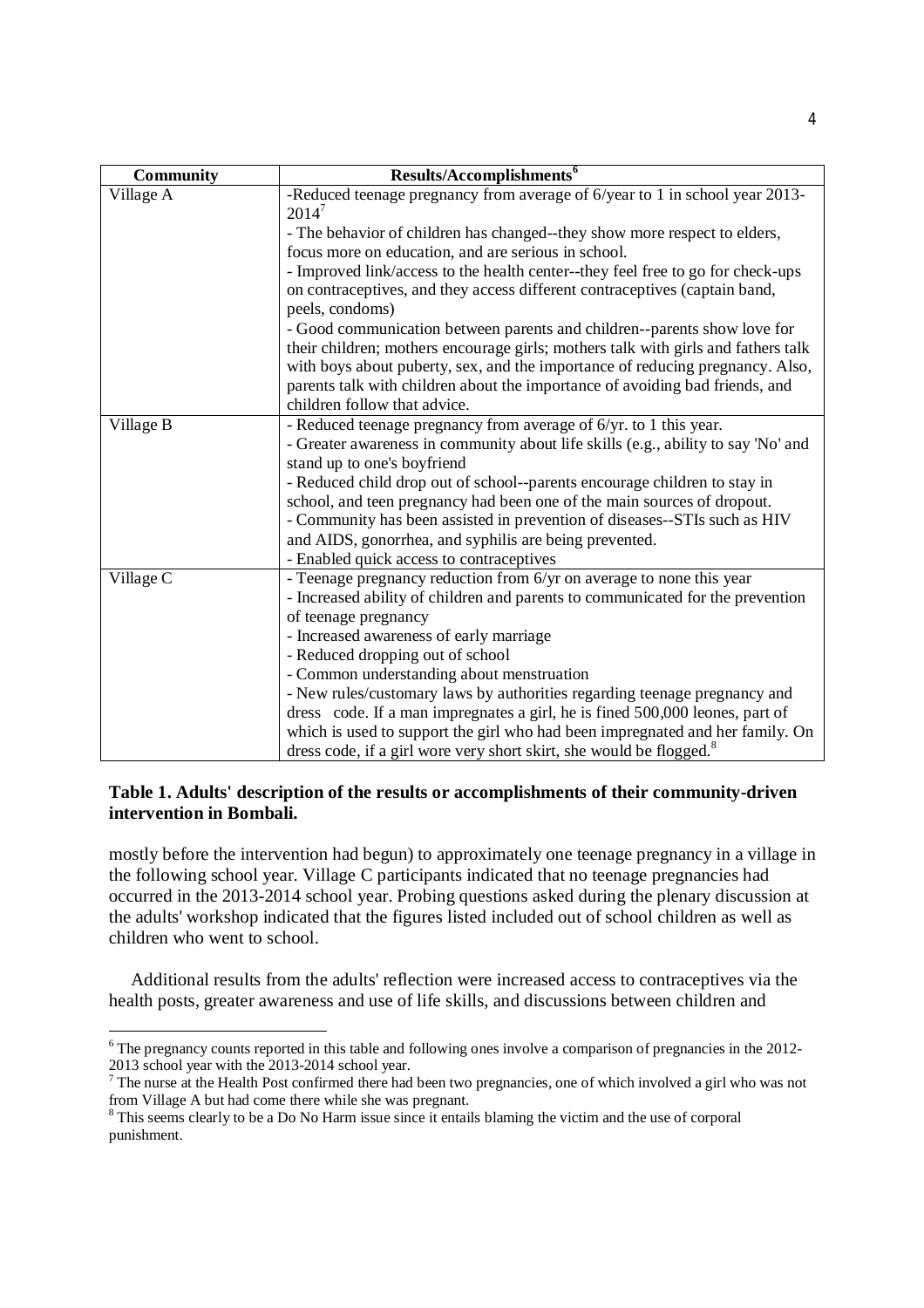parents about issues related to puberty, sex, and prevention of teenage pregnancy. Also, all three communities reported fewer school dropouts. Asked why teenage pregnancy had been reduced, the participants said that more children used contraceptives and tended to follow their parents' advice, and they indicated that more children stayed in school partly as a result of fewer teenage pregnancies. Also, more children were said to be abstaining from sexual activity. An interesting spinoff effect in Village C was that communities had begun discussing and raising awareness about the problems associated with early marriage. Although the imposition of severe fines for men who impregnated girls had not been part of communities' intervention plans per se, the Chief and adults in Village C had taken this step and viewed it as part of their collective efforts to reduce teenage pregnancy.

 A similar pattern of results was reported in the children's workshop in Bombali (see Table 2 below). The children in all three communities indicated that teenage pregnancy had been reduced, and they attributed this to increased access to contraceptives and awareness of the

| Community | <b>Results/Accomplishments</b>                                                  |
|-----------|---------------------------------------------------------------------------------|
| Village A | - Reduced teenage pregnancy.                                                    |
|           | - Increased awareness of how to use condoms.                                    |
|           | - Better communication between children and their parents.                      |
|           | - Parents and children understand how to access contraceptives.                 |
|           | - Young boys go to the health post to obtain condoms.                           |
|           | - Increased friendship between girls and boys as a result of discussing teenage |
|           | pregnancy.                                                                      |
|           | - Help us know about life skills.                                               |
|           | - Reduced school dropouts.                                                      |
|           | - Have taught us about decision making.                                         |
|           | - Awareness of self-esteem.                                                     |
| Village B | - Reduced teenage pregnancy--no cases this year.                                |
|           | - We have learned how to use contraceptives.                                    |
|           | - Community people have learned it's their role to support children in family   |
|           | planning.                                                                       |
|           | - Bring friendship with people in other communities.                            |
|           | - Children discuss with their parents how to prevent teenage pregnancy.         |
|           | - Teach us to abstain from sex.                                                 |
|           | - Help children to visit the health center.                                     |
|           | - Increased unity in the community-less discrimination against children out of  |
|           | school.                                                                         |
|           | - Children focus on their learning.                                             |
| Village C | - Reduced teenage pregnancies--none this year.                                  |
|           | - Good communication between parents and children.                              |
|           | - Fewer school dropouts--none this year.                                        |
|           | - High respect for elders.                                                      |
|           | - Increased link to the health center.                                          |
|           | - Increased self-confidence.                                                    |

**Table 2. Children's description of the results or accomplishments of their communitydriven intervention in Bombali.**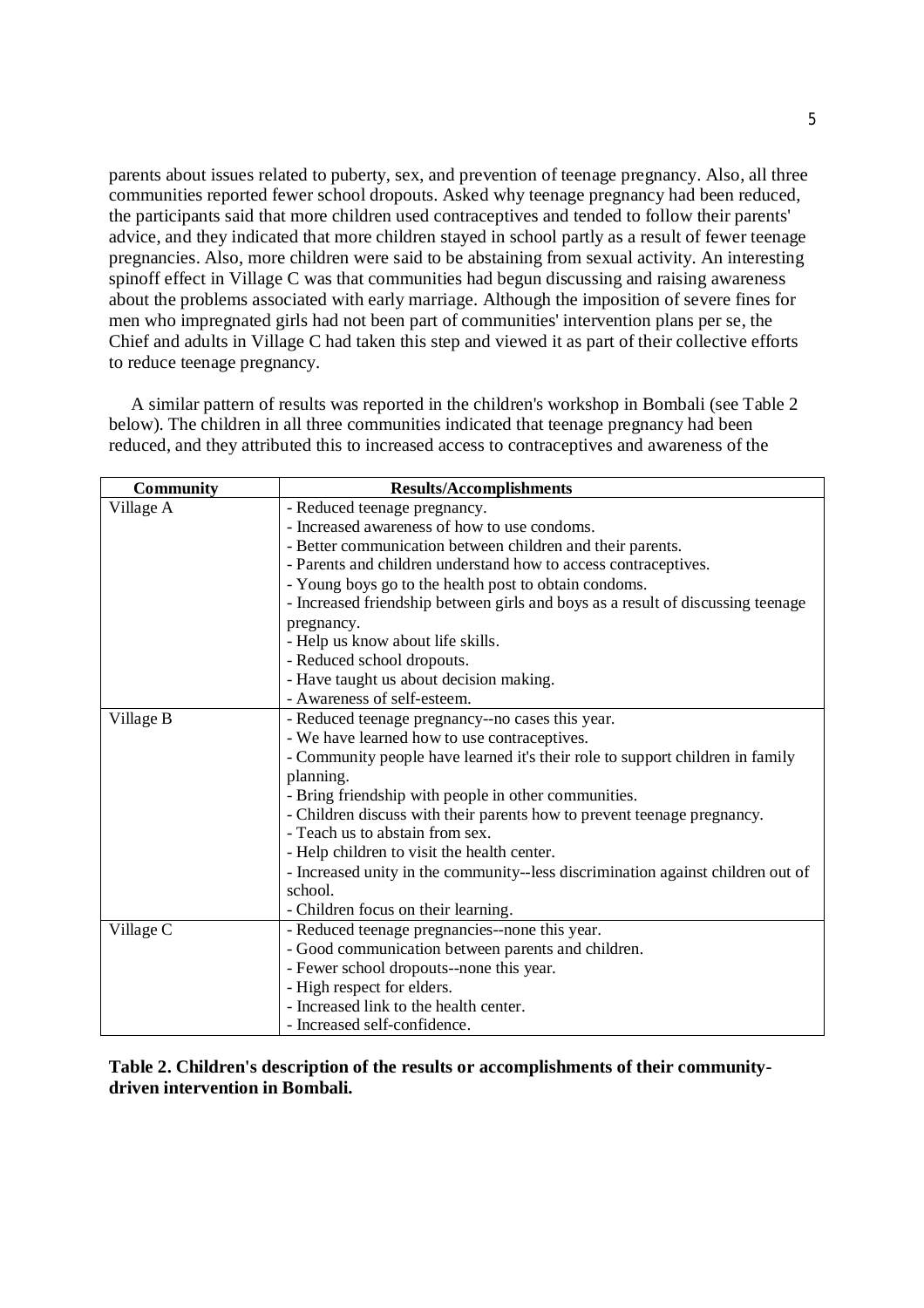importance of using condoms, the improved communication between parents and children, and children's improved life skills and self confidence. Asked in plenary discussions how parents and children talked, the children said that the discussions were supportive and that in many respects, children were teaching parents by correcting parental misconceptions such as the view that condom use causes harm since the condoms will come off and stay lodged in the woman's vagina.

#### **Challenges--Bombali Workshops**

 Both adults and children identified some common challenges, chief among which was the distance from their village to the health posts. This distance was five miles for residents of Village B and six miles for residents of Village C. In addition, the latter two communities have no adequate lighting for meeting at night, which is the only time at which the Task Force members can participate in meetings. Village C, which has only a very small school and no barray, lacks an adequate meeting space. The Task Force members from Village C also noted that there was limited collaboration between the Task Force and the Peer Educators due to the lack of cross-coordination efforts.

 Also, the communities continued to harbor beliefs that limit the effectiveness of the intervention. In particular, some parents are still concerned that family planning and the use of contraceptives will encourage early sexual activity. Moreover, condom use is still not widespread as some people adhere to the view that 'skin to skin' contact produces the greatest pleasure.

 Adults also identified numerous beliefs that had limited the success of the intervention early on. At first, community members accused the Task Force members of having been paid and of 'talking too much' as a result. It was only after several months that people understood that the Task Force members acted out of concern for the village children and were not being paid. When the intervention began, many community members did not participate due to low levels of awareness, adherence to traditional beliefs, or doubts about whether the intervention would work. Over time, however, people began to see positive results and became more supportive of the intervention.

 Children identified some challenges that differed from those identified by adults. One of children's primary concerns was that money had to be paid to the health centers for items such as pregnancy test. Children also indicated numerous challenges that had been prominent early in the implementation process but that had subsided over time. The main one was the difficulty of reaching children who were out of school, which had marginalized the latter children. Further, children reported that initially, there had been little cooperation from elders and parents, many of whom did not attend meetings related to the intervention. Also, some parents had discouraged participation in the intervention work or had not wanted the children to meet at night, whereas others had harbored misconceptions such as the idea that condoms would become lodged in the woman's vagina. Other parents had advised early on that contraceptive use would make children barren. With considerable enthusiasm, the children reported that the dialogues that had been engendered by the intervention had overcome these early challenges.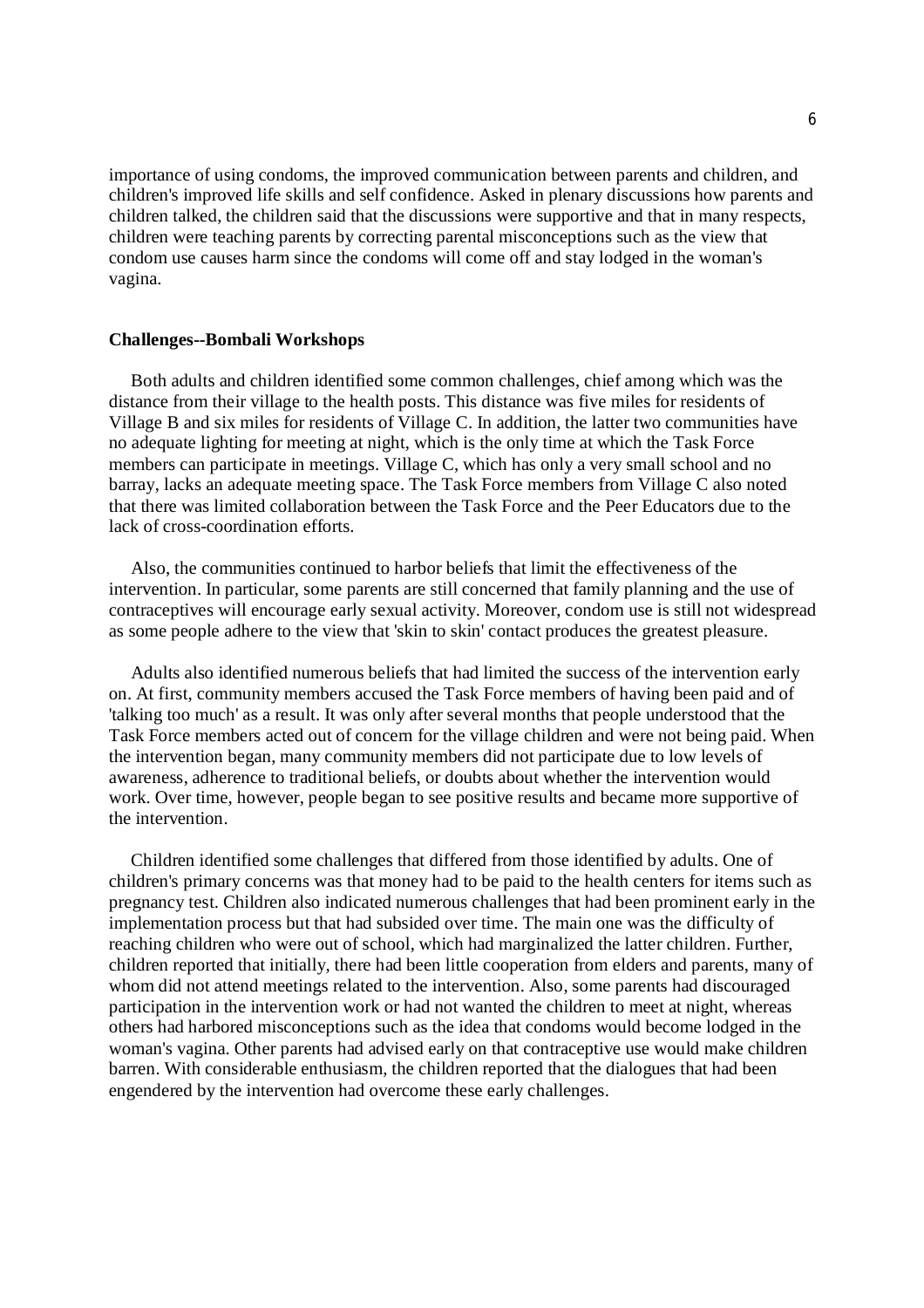Although a full summary of the response to these challenges is beyond the scope of this paper, the discussions in the workshops in Bombali did help to develop plans for successfully addressing the challenges. For example, because Village C was a special case by virtue of not having adequate meeting space, plans have been developed to use small funds from one of the current grants to purchase metal roofing material. The community would donate their labor in actually building the structure that is needed to support the intervention dialogues.

#### **Results--Moyamba Workshops**

 In Moyamba, the workshop for children preceded that for adults. As shown in Table 3 (see below), children in all three villages reported increases in knowledge about sex and pregnancy prevention, and use of contraceptives, and decreases in teenage pregnancy. In addition, child

| <b>Community</b> | <b>Results/Accomplishments</b>                                              |
|------------------|-----------------------------------------------------------------------------|
| Village D        | - Children are more behaved                                                 |
|                  | - Teenage pregnancy is decreasing; sexual activity is reducing, and         |
|                  | contraceptive use is increasing                                             |
|                  | - Children are more serious about education and study more                  |
|                  | - Increased discussion/communication of children with parents about sex and |
|                  | pregnancy                                                                   |
|                  | - Increased knowledge about sex and how to prevent pregnancy                |
|                  | - Parents and older siblings also access contraceptives                     |
| Village E        | - Children use contraceptives                                               |
|                  | - Reduced teenage pregnancy due to use of condoms and other contraceptives  |
|                  | - Activities are motivating parents to send their girls to school           |
|                  | - Understanding that teen pregnancy call kill girls                         |
|                  | - Children are getting more serious about education                         |
| Village F        | - Increased knowledge about sex and prevention of pregnancy                 |
|                  | - Children are more motivated to abstain                                    |
|                  | - Teenage pregnancy is reduced (none this year)                             |
|                  | - Children obey their parents more                                          |
|                  | - Some dropouts have returned to school                                     |
|                  | - Girls are more assertive in saying 'No' to sex                            |
|                  | - Expanded social networks with people in other villages (even beyond the   |
|                  | three villages that are part of the intervention                            |

# **Table 3. Children's description of the results or accomplishments of their communitydriven intervention in Moyamba.**

participation and 'seriousness' in school had increased, as had discussions between children and parents about sex and pregnancy prevention. In Village F, children reported that the intervention work had expanded the children's social networks and relations with people in other villages.

 The adults' workshop in Moyamba indicated that there had been increased use of contraceptives by teenagers and reductions in teenage pregnancy in all three villages (see Table 4 on the following page). The magnitude of the reductions in teenage pregnancies was similar to that which had been reported in the workshops in Bombali. The participants indicated that no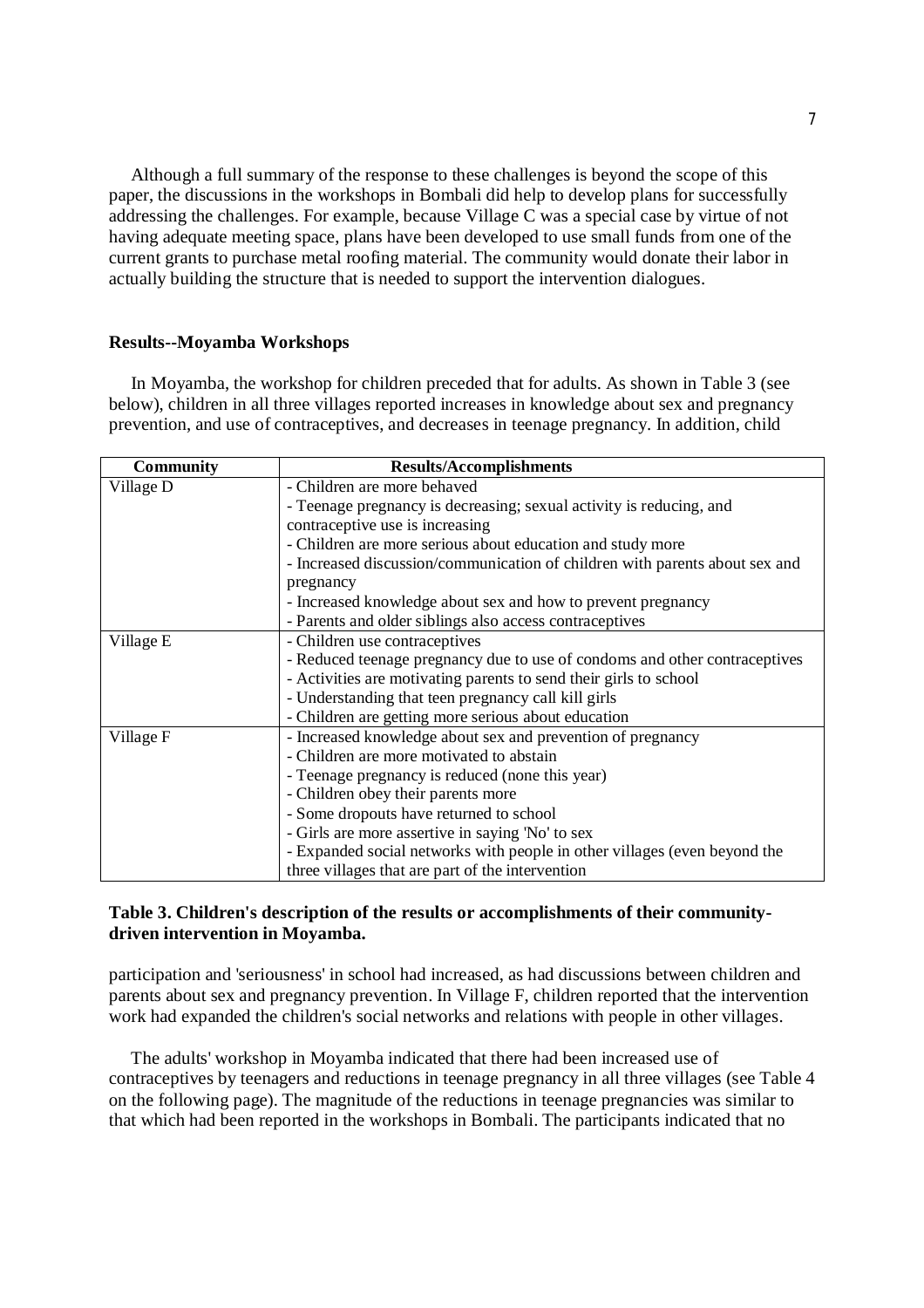teenage pregnancies had occurred in Village E or, and one teenage pregnancy had occurred in Village D, whereas each village had had five or six teenage pregnancies in the 2012-2013 school year. When the adults were asked whether parents now talked with their children

| <b>Community</b> | <b>Results/Accomplishments</b>                                          |
|------------------|-------------------------------------------------------------------------|
| Village D        | - Reduction in teen pregnancy--one case this year <sup>9</sup>          |
|                  | - Increased use of contraceptives by males and females                  |
|                  | - Women engage in family planning                                       |
| Village E        | - Reduction in teen pregnancy--no cases this year                       |
|                  | - Increased use of contraceptives, including by males                   |
| Village F        | - Reduced teenage pregnancy--no cases this year                         |
|                  | - Advocacy with primary health unit to visit and provide contraceptives |
|                  | - Increased spacing in child births                                     |
|                  | - Girls now report to Task Force members sexual advances by boys        |
|                  | - Increased use of contraceptives                                       |
|                  | - Children have been trained and raise awareness via songs, dramas      |
|                  | - Out of school children are motivated to learn life skills             |

# **Table 4. Adults' description of the results or accomplishments of their community-driven intervention.**

more about issues related to puberty, sex, and the prevention of pregnancy, the answer was a resounding 'Yes,' and the adults reported that they were very happy with those discussions.

 Some inter-village differences were also evident. In Village F, girls were said to be reporting sexual advances by boys to the Task Force members. Also, the participants from Village F said that the intervention had motivated out of school children to learn life skills that would help them to prevent teenage pregnancy.

### **Challenges--Moyamba Workshops**

 Since the children and adult Task Force members identified somewhat different challenges, each will be discussed in turn. Children reported that their initial work to sensitize communities had not always been welcomed. In Village E, children who sensitized others about issues related to sex and teenage pregnancy were seen as being preoccupied with sex. Children in Village E also said that some people ignored them or had regarded them as not being 'serious,' and the Chief thought that the children wanted to 'civilize' them. In Village D, some parents thought that the child Task Force members were being 'idle,' and girls who used contraceptives were said to be 'not serious.' In Village F, the child members were accused of doing 'adult work' since they spoke about sex, and the child Task Force members said their advice had not been readily accepted. Fortunately, these and related challenges had decreased over time as people had begun to see positive results.

The one case of teenage pregnancy involved a girl who had been taking 'the pill' as a contraceptive but who had reportedly forgotten to take it several times.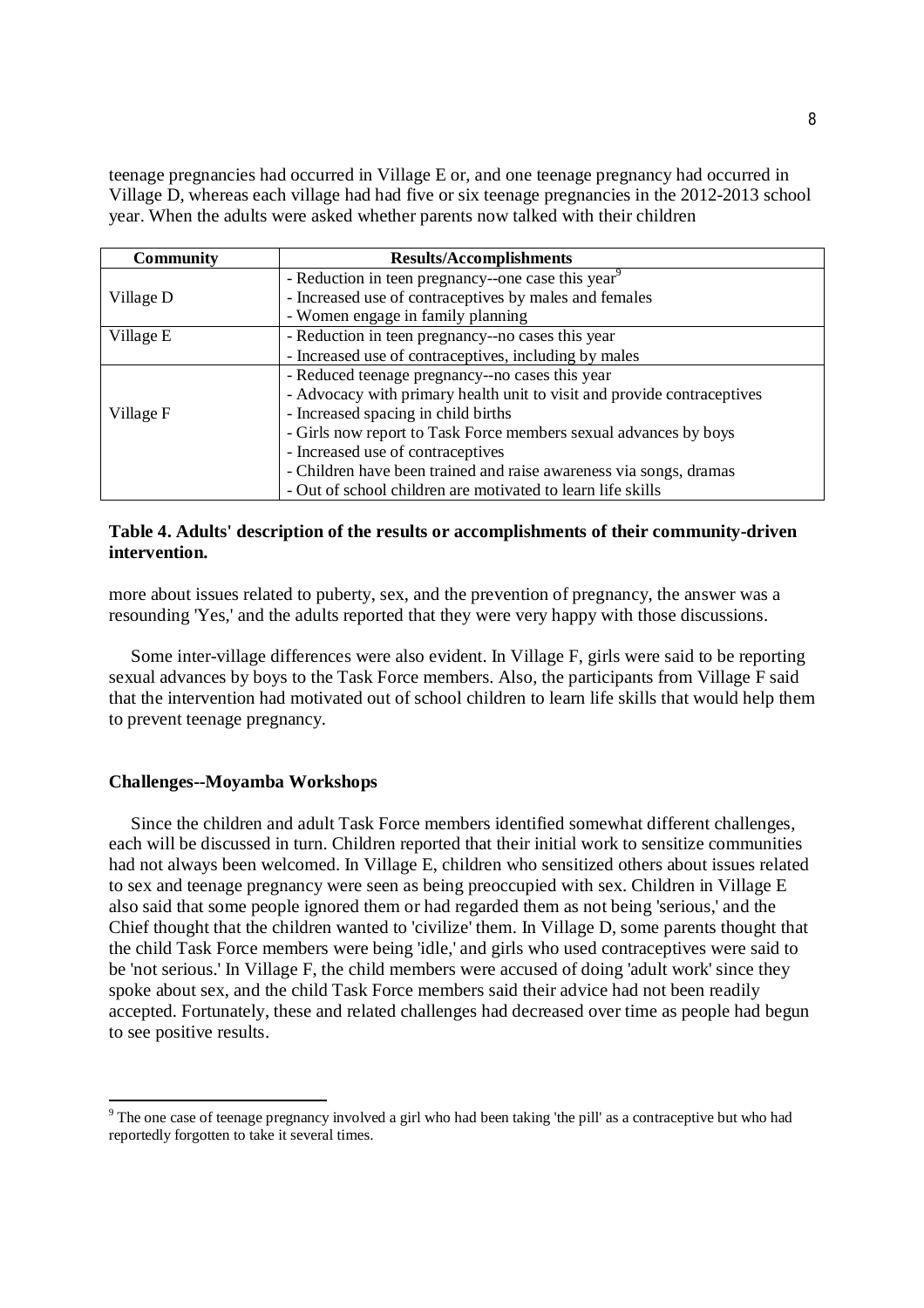The adults indicated that community members had initially misunderstood the motives of Task Force members and thought that they had received money for talking and sensitization work. Also, community members had been reluctant to participate in meetings. These challenges, however, had decreased over time and with the achievement of positive results. Adults reported also that there are ongoing misconceptions about the effects of using contraceptives. Also, in the case of Village F, for which the closest health post is one that serves multiple chiefdoms, adults said there was an uncooperative nurse who was from a chiefdom other than Kombura and this had limited access to health services.

 A more difficult and ongoing challenge for both children and adults was that child Task Force members in Village F said that they had been threatened by men who had relatively young wives and were suspicious about infidelity and worried that contraceptive use would simultaneously enable infidelity and remove evidence of it. Discussion indicated that it was the wife's pregnancy that frequently provided husbands with evidence that their wives had cheated on them. Adults confirmed that husbands sometimes prevented their wives from using contraceptives for this reason.

 In Village D, the health post staff had not been trained in the proper insertion of contraceptives such as implants. As a result, the main contraceptives that were available other than male condoms (probably the least preferred method of contraception) were birth control pills for girls. The recent case of pregnancy that involved a girl who had not taken the pills consistently increased adults' and teenagers' desire to obtain access to a wider array of contraceptives.

 Fortunately, the problem solving discussions that occurred in each workshop helped to identify means of addressing the challenges that persisted. For example, residents of Village D, where girls had access to birth control pills but not to the locally preferred contraceptives such as implants, a plan developed to ask the District Medical Officer (DMO) to provide mobile supports. Although subsequent discussions with the DMO indicated that this arrangement was not possible, the DMO was willing to provide implants for free if groups of ten or more girls were transported in, as is currently being planned. To address the problem of threats and jealous husbands' concerns about the use of contraceptives, plans are being made to bring a male nurse to talk with the men.

## **Discussion and Implications**

 These findings suggest that both intervention clusters are well on their way toward achieving positive results. Chief among these results were the sizeable reductions in teenage pregnancy and the associated increases in life skills related to sex and pregnancy, education participation, use of contraceptives, and discussions between children and parents about issues related to puberty, sex, abstinence, and pregnancy prevention. Another highly positive result is the establishment of supportive linkages between the communities and the formal health system via the local health posts and the District Medical Officers. The discussions illuminated how, in contrast to previous relations, local people now readily seek the technical support and advice of the nurses and invite them to communities for purposes of sensitization and dialogue. Also, highly encouraging were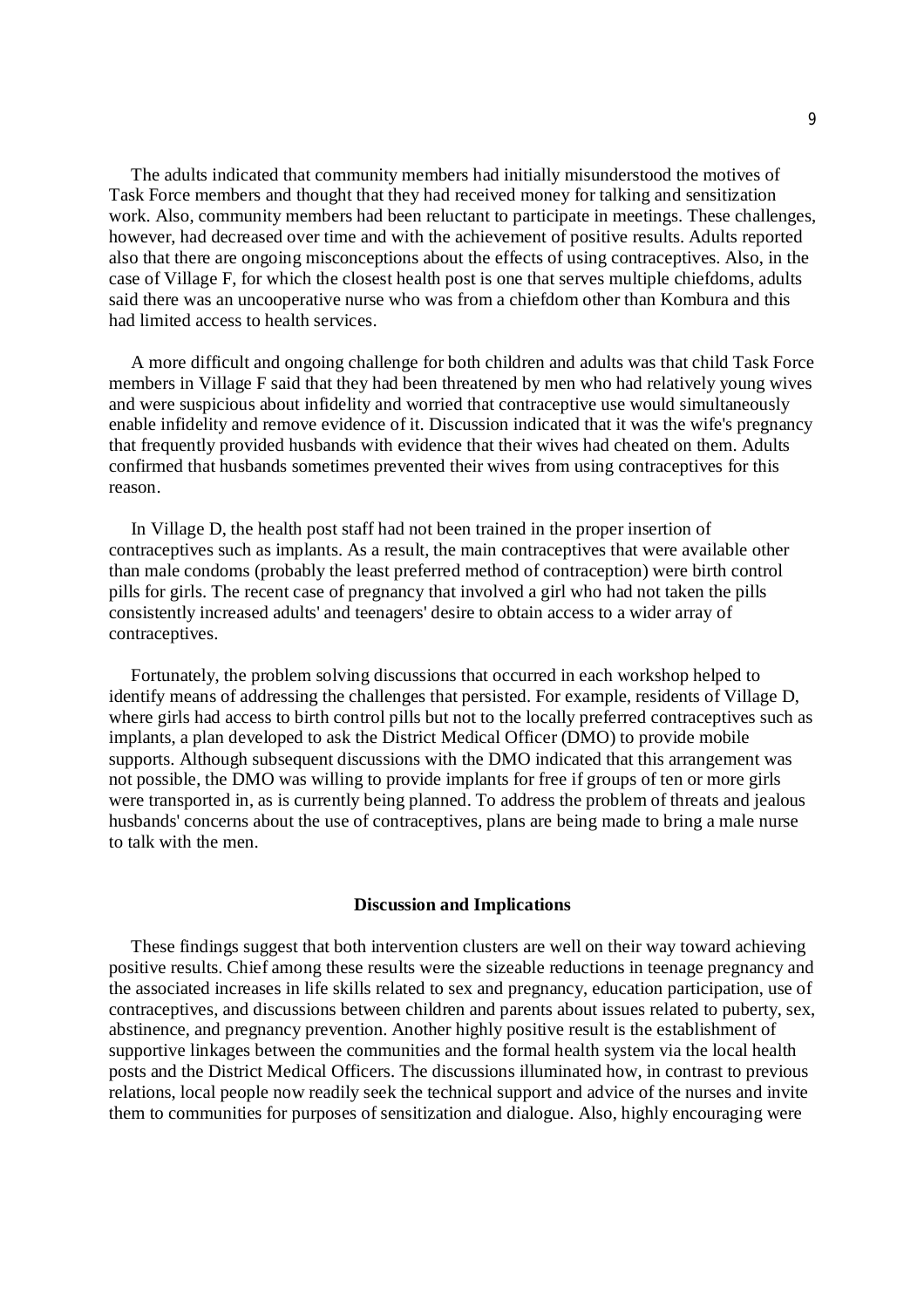the consistency of approach and outcomes across the three villages in each intervention cluster, and the convergence overall in what girls, boys, women, and men saw as the main results achieved thus far.

 The occurrence of positive 'spin-offs' such as the attention some communities are giving to early marriage is also encouraging. Community-driven interventions take place in complex, politicized spaces in which people may be reluctant to address child protection issues head on. In part, this reluctance stems from the fact that the perpetrators of problems such as teenage pregnancy and early marriage are older men who hold significant power in the community. Also, the discussion of issues such as early marriage can contest cultural beliefs and practices that are promoted by the Poro (the secret society) and that view girls who have been initiated as ready and available for sex and marriage. That communities are finding ways to open discussions around these complex issues may be a sign of social norms changing or a ripeness for social norms change.

 Although these findings are encouraging, it is appropriate to exercise interpretive caution. Biases may have been introduced by the participants' vested interest in achieving positive outcomes. Also, the reported results may not reflect the views of all members of the communities. It will be important to triangulate these reported changes with findings from other methods such as the T3 survey, which will be administered to larger, more diverse samples of teenagers November-December, 2014. Already there is convergence with reports from nurses at the health posts and also from the intervention monitors. One should inquire whether in fact additional teenage pregnancies had occurred but people had hidden them either by having early abortions or moving pregnant girls to other places as a means of reducing stigma. It is also wise, however, not to overstate these methodological limitations. At the end of the day, it is very difficult to hide a teenage pregnancy in small, rural villages where people usually know each others' activities, issues, and situation.

 Although the focus of this report has been on the results, it is important to attend also to the intervention process, particularly to the community mobilization and ownership it had aimed to develop and embody. The discussions during the workshop indicated that high levels of community ownership, collective empowerment, and enthusiasm for the intervention work have been achieved. Community ownership is indicated by the language people used in talking about the process and the results. Consistently, the participants used terms such as 'we' and 'ours' in speaking about the intervention and its results. This language contrasts with the language typically used by local people to describe NGO facilitated interventions, which are frequently described as 'a UNICEF project' or 'a Save the Children project.' Another sign of community ownership is that communities and participants use their own resources to enable the work to move forward. Key among these resources is people's time and work, which participants give without pay or expectation of material gain. The discussions resonated with the participants' enthusiasm for and confidence in the work. Indeed, it was clear that they are highly motivated to continue addressing the problems of teenage pregnancy, and they exhibit considerable pride in their accomplishments.

 The community ownership is evident also in the fact that diverse sub-groups have bought into the process. Although sub-groups such as elders were reticent initially about the use of